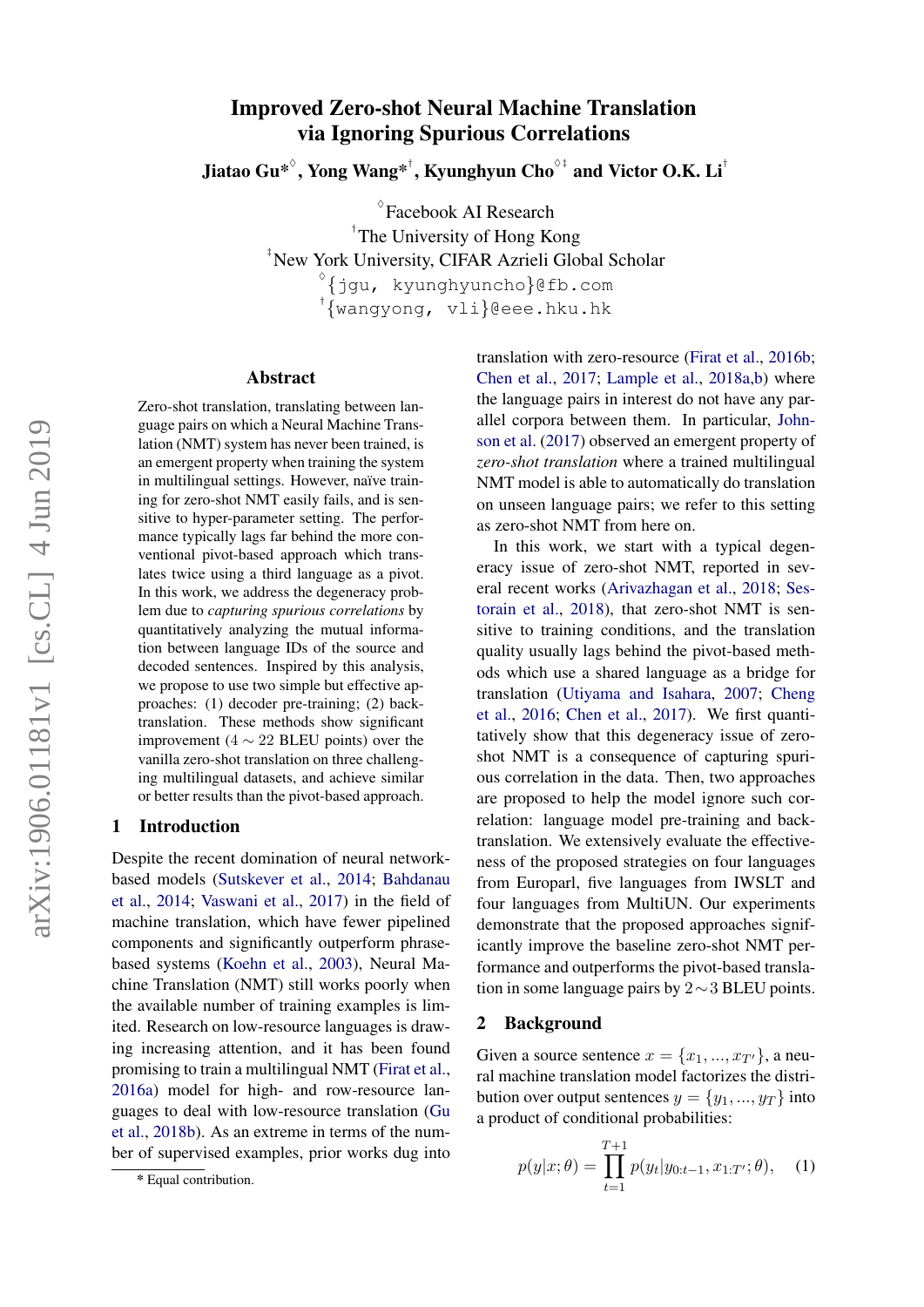where special tokens  $y_0$  ( $\langle$ bos $\rangle$ ) and  $y_{T+1}$  ( $\langle$ eos $\rangle$ ) are used to represent the beginning and the end of a target sentence. The conditional probability is parameterized using a neural network, typically, an encoder-decoder architecture based on either RNNs [\(Sutskever et al.,](#page-9-0) [2014;](#page-9-0) [Cho et al.,](#page-8-8) [2014;](#page-8-8) [Bahdanau et al.,](#page-8-0) [2014\)](#page-8-0), CNNs [\(Gehring et al.,](#page-8-9) [2017\)](#page-8-9) or the Transformers [\(Vaswani et al.,](#page-9-1) [2017\)](#page-9-1).

Multilingual NMT We start with a many-tomany multilingual system similar to [Johnson et al.](#page-8-5) [\(2017\)](#page-8-5) which leverages the knowledge from translation between multiple languages. It has an identical model architecture as the single pair translation model, but translates between multiple languages. For a different notation, we use  $(x^i, y^j)$ where  $i, j \in \{0, ..., K\}$  to represent a pair of sentences translating from a source language  $i$  to a target language j.  $K + 1$  languages are considered in total. A multilingual model is usually trained by maximizing the likelihood over training sets  $D^{i,j}$ of all available language pairs  $S$ . That is:

$$
\max_{\theta} \frac{1}{|\mathcal{S}| \cdot |D^{i,j}|} \sum_{(x^i, y^j) \in D^{i,j}, (i,j) \in \mathcal{S}} \mathcal{L}^j_{\theta}(x^i, y^j), (2)
$$

where we denote  $\mathcal{L}_{\beta}^{j}$  $\theta^j_\theta(x^i,y^j) \,=\, \log p(y^j|x^i,\boldsymbol{j};\theta).$ Specifically, the target language ID  $j$  is given to the model so that it knows to which language it translates, and this can be readily implemented by setting the initial token  $y_0 = j$  for the target sentence to start with. $1$  The multilingual NMT model shares a single representation space across multiple languages, which has been found to facilitate translating low-resource language pairs [\(Firat](#page-8-1) [et al.,](#page-8-1) [2016a;](#page-8-1) [Lee et al.,](#page-9-7) [2016;](#page-9-7) [Gu et al.,](#page-8-2) [2018b](#page-8-2)[,c\)](#page-8-10).

Pivot-based NMT In practise, it is almost impossible for the training set to contain all  $K \times$  $(K+1)$  combinations of translation pairs to learn a multilingual model. Often only one (e.g. English) or a few out of the  $K + 1$  languages have parallel sentence pairs with the remaining languages. For instance, we may only have parallel pairs between English & French, and Spanish & English, but not between French & Spanish. What happens if we evaluate on an unseen direction e.g. Spanish to French? A simple but commonly used solution is *pivoting*: we first translate from Spanish to English, and then from English to French

with two separately trained single-pair models or a single multilingual model. However, it comes with two drawbacks: (1) at least  $2 \times$  higher latency than that of a comparable direct translation model; (2) the models used in pivot-based translation are not trained taking into account the new language pair, making it difficult, especially for the second model, to cope with errors created by the first model.

Zero-shot NMT [Johnson et al.](#page-8-5) [\(2017\)](#page-8-5) showed that a trained multilingual NMT system could automatically translate between unseen pairs without any direct supervision, as long as both source and target languages were included in training. In other words, a model trained for instance on English & French and Spanish & English is able to directly translate from Spanish to French. Such an emergent property of a multilingual system is called *zero-shot translation*. It is conjectured that zero-shot NMT is possible because the optimization encourages different languages to be encoded into a shared space so that the decoder is detached from the source languages. As an evidence, [Ari](#page-8-6)[vazhagan et al.](#page-8-6) [\(2018\)](#page-8-6) measured the "cosine distance" between the encoder's pooled outputs of each sentence pair, and found that the distance decreased during the multilingual training.

## 3 Degeneracy Issue of Zero-shot NMT

Despite the nice property of the emergent zeroshot NMT compared to other approaches such as pivot-based methods, prior works [\(Johnson et al.,](#page-8-5) [2017;](#page-8-5) [Firat et al.,](#page-8-3) [2016b;](#page-8-3) [Arivazhagan et al.,](#page-8-6) [2018\)](#page-8-6), however, have shown that the quality of zero-shot NMT significantly lags behind pivot-based translation. In this section, we investigate an underlying cause behind this particular degeneracy issue.

# <span id="page-1-2"></span>3.1 Zero-shot NMT is Sensitive to Training Conditions

Preliminary Experiments Before drawing any conclusions, we first experimented with a variety of hyper-parameters to train multilingual systems and evaluated them on zero-shot situations, which refer to language pairs without parallel resource.

We performed the preliminary experiments on Europarl<sup>[2](#page-1-1)</sup> with the following languages: English (En), French (Fr), Spanish (Es) and German (De) with no parallel sentences between any two of Fr,

<span id="page-1-0"></span> $1$  Based on prior works [\(Arivazhagan et al.,](#page-8-6) [2018\)](#page-8-6), both options work similarly. Without loss of generality, we use the target language ID as the initial token  $y_0$  of the decoder.

<span id="page-1-1"></span><sup>2</sup> <http://www.statmt.org/europarl/>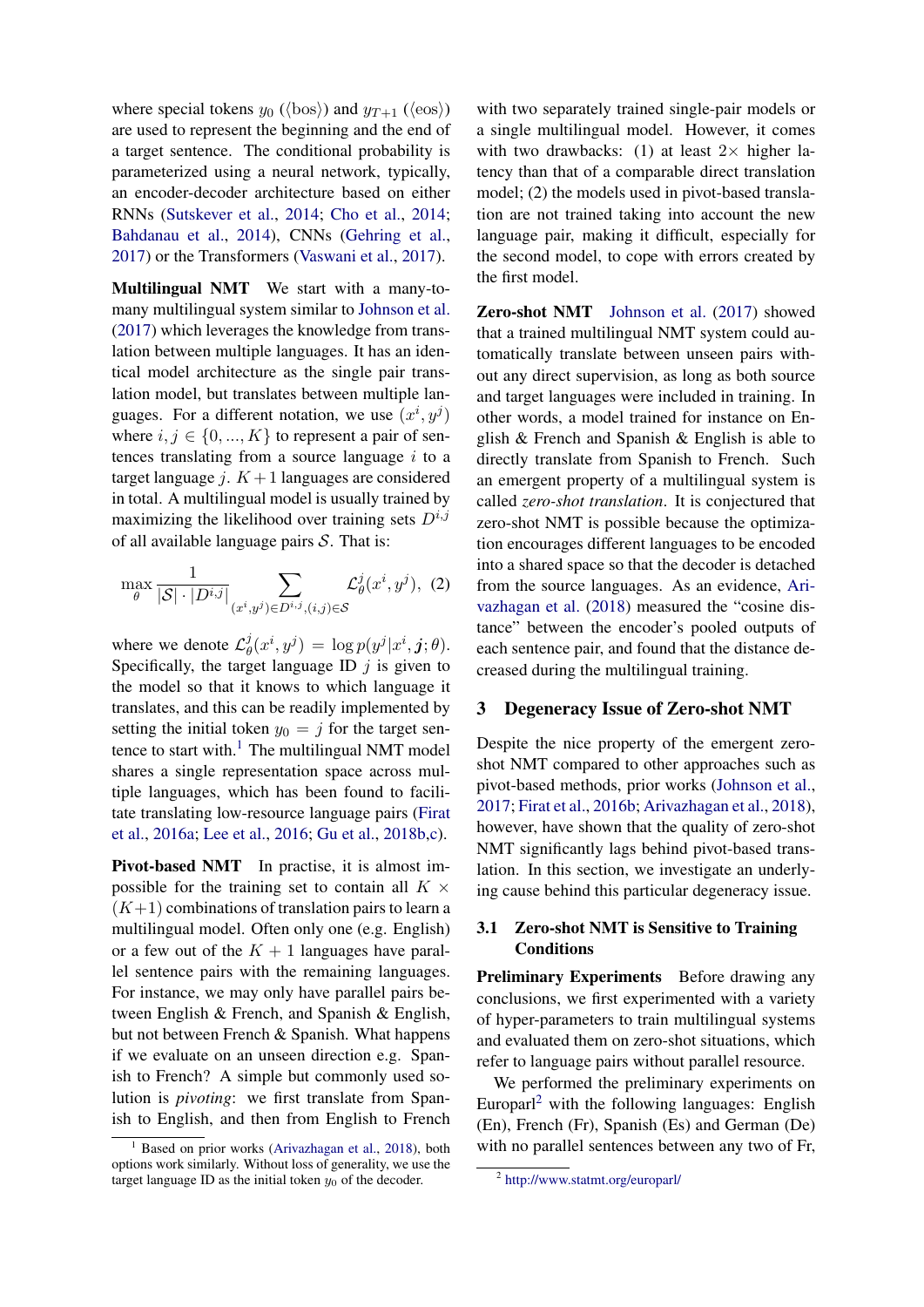<span id="page-2-1"></span>

Figure 1: Partial results on zero-shot and parallel directions on Europarl dataset with variant multilingual training conditions (blue: default, red: large-bs, orange: pytorch-init, green: attn-drop, purple: layerwise-attn). The dashed lines are the pivot-based or direct translation results from baseline models.

Es and De. We used newstest $2010^3$  $2010^3$  as the validation set which contains all six directions. The corpus was preprocessed with 40, 000 BPE operations across all the languages. We chose Transformer [\(Vaswani et al.,](#page-9-1) [2017\)](#page-9-1) – the state-of-the-art NMT architecture on a variety of languages – with the parameters of  $d_{\text{model}} = 512$ ,  $d_{\text{hidden}} = 2048$ ,  $n_{\text{heads}} = 8$ ,  $n_{\text{layers}} = 6$ . Multiple copies of this network were trained on data with all parallel directions for {De,Es,Fr} & En, while we varied other hyper-parameters. As the baseline, six single-pair models were trained to produce the pivot results.

Results The partial results are shown in Fig. [1](#page-2-1) including five out of many conditions on which we have tested. The default uses the exact Transformer architecture with *xavier uniform* [\(Glorot](#page-8-11) [and Bengio,](#page-8-11) [2010\)](#page-8-11) initialization for all layers, and is trained with  $r_{\text{max}} = 0.005$ ,  $t_{\text{warmup}} = 4000$ , dropout = 0.1,  $n_{\text{batch}} = 2400$  tokens/direction. For the other variants compared to the default setting, large-bs uses a bigger batch-size of 9,600; attn-drop has an additional dropout (0.1) on each attention head [\(Vaswani et al.,](#page-9-1) [2017\)](#page-9-1); we use the Pytorch's default method<sup>[4](#page-2-2)</sup> to initialize all the weights for pytorch-init; we also try to change the conventional architecture with a layer-wise attention [\(Gu et al.,](#page-8-12) [2018a\)](#page-8-12) between the encoder and decoder, and it is denoted as layerwise-attn. All results are evaluated on the validation set using greedy decoding.

From Fig. [1,](#page-2-1) we can observe that the translation quality of zero-shot NMT is highly sensitive to the hyper-parameters (e.g. layerwise-attn completely fails on zero-shot pairs) while almost all the models achieve the same level as the baseline

does on parallel directions. Also, even with the stable setting  $(default)$ , the translation quality of zero-shot NMT is still far below that of pivotbased translation on some pairs such as Fr-De.

# 3.2 Performance Degeneracy is Due to Capturing Spurious Correlation

We look into this problem with some quantitative analysis by re-thinking the multilingual training in Eq. [\(4\)](#page-3-0). For convenience, we model the decoder's output  $y^j$  as a combination of two factors: the output language ID  $z \in \{0, \ldots, K\}$ , and languageinvariant semantics s (see Fig. [2](#page-3-1) for a graphical illustration.). In this work, both  $z$  and  $s$  are unobserved variables before the  $y^j$  was generated. Note that  $z$  is not necessarily equal to the language id  $j$ .

The best practise for zero-shot NMT is to make  $z$  and  $s$  conditionally independent given the source sentence. That is to say,  $z$  is controlled by  $i$  and s is controlled by  $x^i$ . This allows us to change the target language by setting  $j$  to a desired language, and is equivalent to ignoring the correlation between  $x^i$  and z. That is, the mutual information between the source language ID  $i$  and the output language ID  $z - I(i; z) -$  is 0. However, the conventional multilingual training on an imbalanced dataset makes zero-shot NMT problematic because the MLE objective will try to capture all possible correlations in the data including the spurious dependency between  $i$  and  $z$ . For instance, consider training a multilingual NMT model for Es as input only with En as the target language. Although it is undesirable for the model to capture the dependency between  $i$  (Es) and  $z$  (En), MLE does not have a mechanism to prevent it (i.e.,  $I(i; z) > 0$ ) from happening. In other words, we cannot explicitly control the trade off between  $I(i; z)$  and  $I(j; z)$  with MLE training. When  $I(i; z)$  increases as opposed to  $I(j; z)$ , the

<span id="page-2-2"></span><span id="page-2-0"></span><sup>3</sup> <http://www.statmt.org/wmt18/translation-task.html>

<sup>4</sup>We use [https://pytorch.org/docs/master/](https://pytorch.org/docs/master/_modules/torch/nn/modules/linear.html#Linear) modules/torch/ [nn/modules/linear.html#Linear](https://pytorch.org/docs/master/_modules/torch/nn/modules/linear.html#Linear)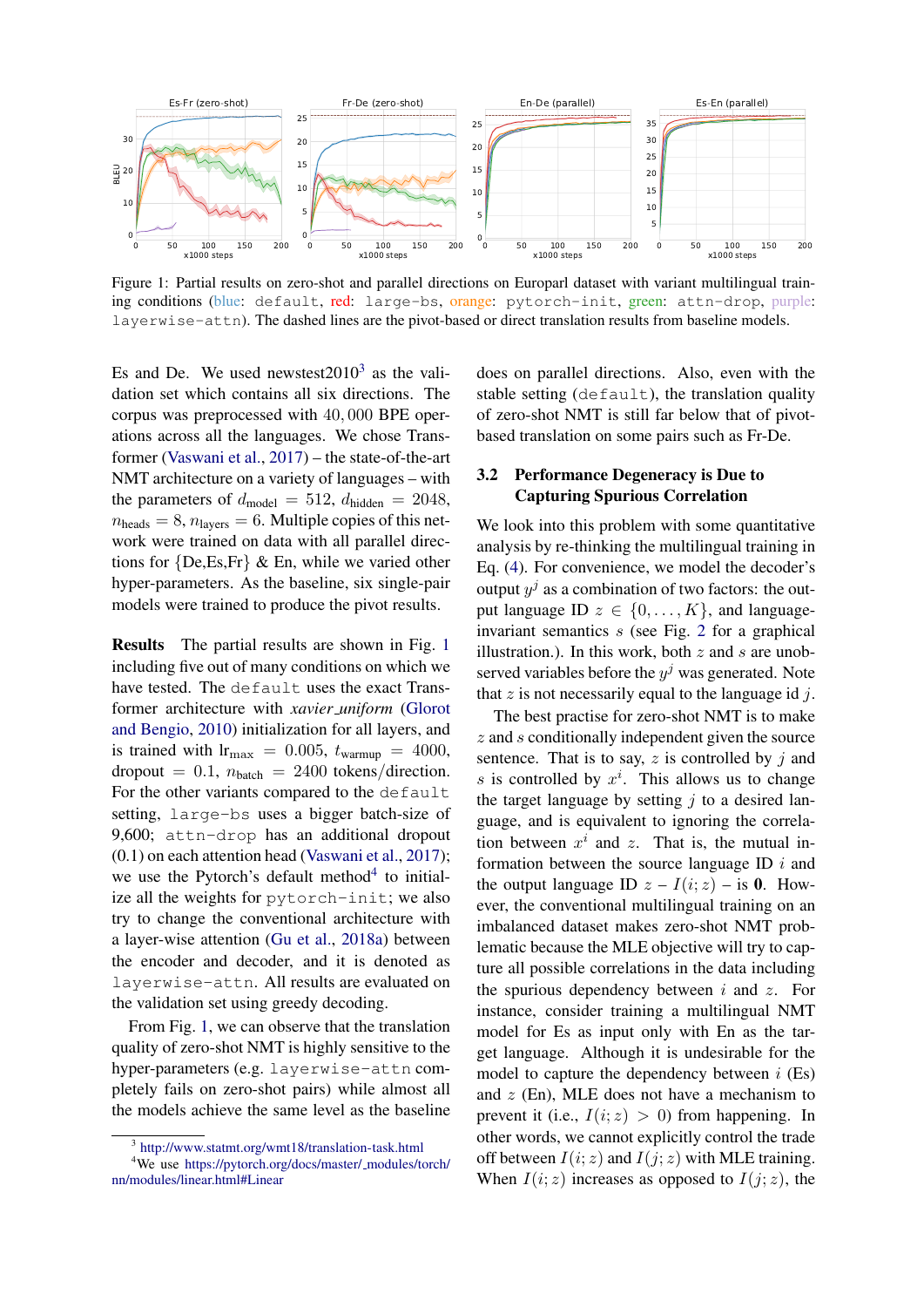<span id="page-3-1"></span>

Figure 2: A conceptual illustration of decoupling the output translation  $(y^j)$  into two latent factors (language type and the semantics) where the undesired spurious correlation (in red) will be wrongly captured if  $i$  is always translated to  $j$  during training.

decoder ignores j, which makes it impossible for the trained model to perform zero-shot NMT, as the decoder cannot output a translation in a language that was not trained before.

Quantitative Analysis We performed the quantitative analysis on the estimated mutual information  $I(i; z)$  as well as the translation quality of zero-shot translation on the validation set. As an example, we show the results of large-bs set-ting in Fig. [3](#page-3-2) where the  $I(i; z)$  is estimated by:

$$
I(i; z) \approx \frac{1}{(K+1)^2} \sum_{i,j} \log \left[ \frac{\tilde{p}(z, i)}{\tilde{p}(z) \cdot \tilde{p}(i)} \right], \quad (3)
$$

where the summation is over all possible language pairs, and  $\tilde{p}(\cdot)$  represents frequency. The latent language identity  $z = \phi(y^j)$  is estimated by an external language identification tool given the actual output [\(Lui and Baldwin,](#page-9-8) [2012\)](#page-9-8). In Fig. [3,](#page-3-2) the trend of zero-shot performance is inversely proportional to  $I(i; z)$ , which indicates that the degeneracy is from the spurious correlation.

The analysis of the mutual information also explains the sensitivity issue of zero-shot NMT during training. As a side effect of learning translation,  $I(i; z)$  tends to increase more when the training conditions make MT training easier (e.g. large batch-size). The performance of zero-shot NMT becomes more unstable and fails to produce translation in the desired language  $(j)$ .

#### <span id="page-3-3"></span>4 Approaches

In this section, we present two existing, however, not investigated in the scenario of zero-shot NMT approaches – decoder pre-training and backtranslation – to address this degeneracy issue.

<span id="page-3-2"></span>

Figure 3: The learning curves of the mutual information between input and output language IDs as well as the averaged BLEU scores of all zero-shot directions on the validation sets for the large-bs setting.

#### 4.1 Language Model Pre-training

The first approach strengthens the decoder language model (LM) prior to MT training. Learning the decoder language model increases  $I(j; z)$ which facilitates zero-shot translation. Once the model captures the correct dependency that guides the model to output the desired language, it is more likely for the model to ignore the spurious correlation during standard NMT training. That is, we pre-train the decoder as a multilingual language model. Similar to Eq. [\(4\)](#page-3-0):

<span id="page-3-0"></span>
$$
\max_{\theta} \frac{1}{|\mathcal{S}| \cdot |D^{i,j}|} \sum_{(x^i, y^j) \in D^{i,j}, (i,j) \in \mathcal{S}} \tilde{\mathcal{L}}_{\theta}^j(y^j), \quad (4)
$$

where  $\tilde{\mathcal{L}}_{\theta}^{j}(y^{j}) = \log p(y^{j}|\mathbf{0}, \mathbf{j}; \theta)$ , which represents that pre-training can be implemented by simply replacing all the source representations by zero vectors during standard NMT training [\(Sen](#page-9-9)[nrich et al.,](#page-9-9) [2016\)](#page-9-9). In Transformer, it is equivalent to ignoring the attention modules between the encoder and decoder.

The proposed LM pre-training can be seen as a rough approximation of marginalizing all possible source sentences, while empirically we found it worked well. After a few gradient descent steps, the pre-trained model continues with MT training. In this work, we only consider using the same parallel data for pre-training. We summarize the pros and cons as follows:

Pros: Efficient (a few LM training steps + NMT training); no additional data needed;

Cons: The LM pre-training objective does not necessarily align with the NMT objective.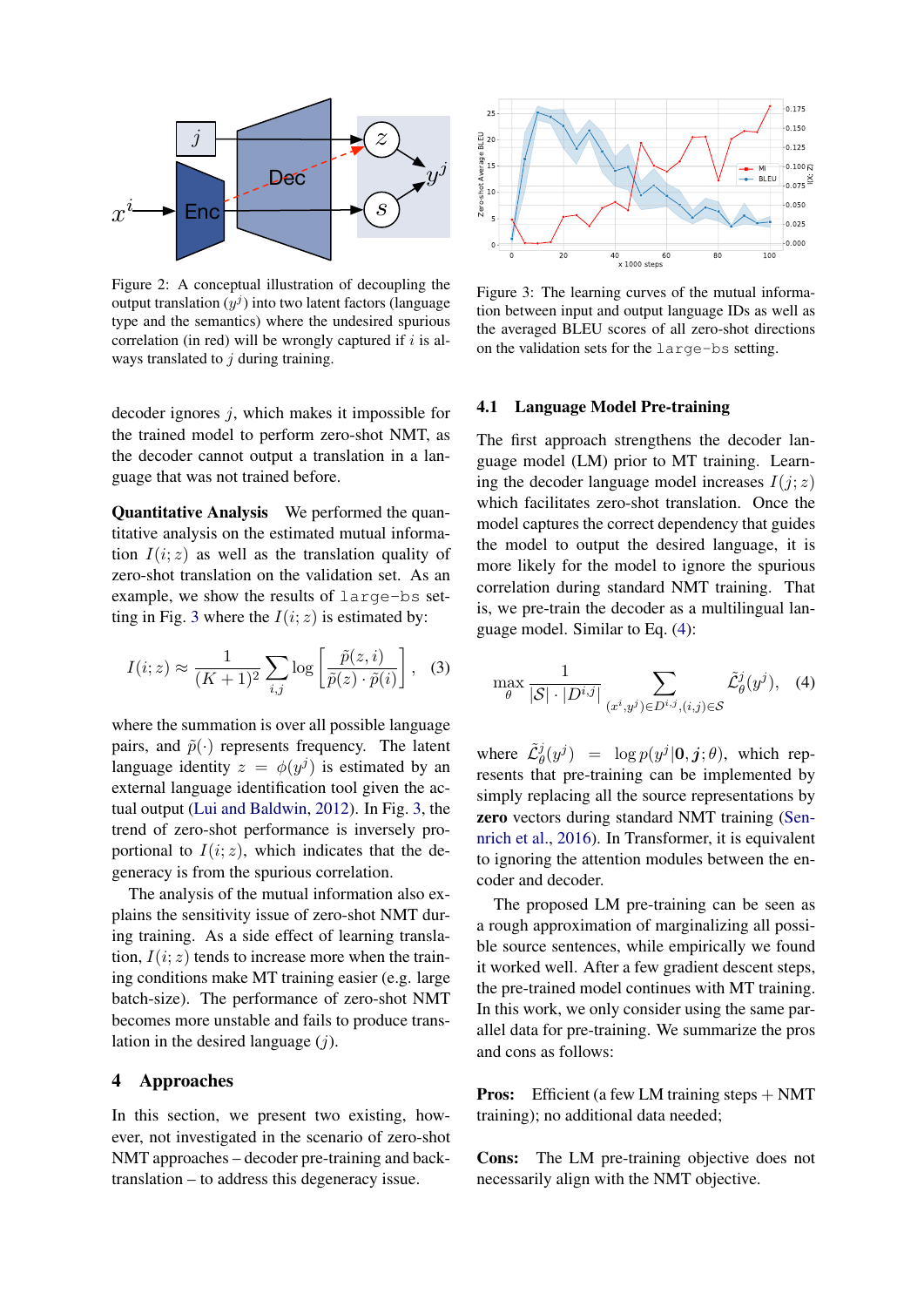#### 4.2 Back-Translation

In order to apply language model training along with the NMT objective, we have to take the encoder into account. We use back-translation (BT, [Sennrich et al.,](#page-9-9) [2016\)](#page-9-9), but in particular for multilingual training. Unlike the original purpose of using BT for semi-supervised learning, we utilize BT to generate *synthetic* parallel sentences for all zero-shot directions [\(Firat et al.,](#page-8-3) [2016b\)](#page-8-3), and train the multilingual model from scratch on the merged datasets of both real and synthetic sentences. By doing so, every language is forced to translate to all the other languages. Thus,  $I(i; z)$  is effectively close to 0 from the beginning, preventing the model from capturing the spurious correlation between i and z.

Generating the synthetic corpus requires at least a reasonable starting point that translates on zeroshot pairs which can be chosen either through a pivot language (denoted as BTTP) or the current zero-shot NMT trained without BT (denoted BTZS). For instance, in previous examples, to generate synthetic pairs for Es-Fr given the training set of En-Fr, BTTP translates every En sentence to Es with a pre-trained En-Es model (used in pivot-based MT), while BTZS uses the pretrained zero-shot NMT to directly translate all Fr sentences to Es. Next, we pair the generated sentences in the reverse direction Es-Fr and merge them to the training set. The same multilingual training is applied after creating synthetic corpus for all translation pairs. Similar methods have also been explored by [Firat et al.](#page-8-3) [\(2016b\)](#page-8-3); [Zheng et al.](#page-9-10) [\(2017\)](#page-9-10); [Sestorain et al.](#page-9-5) [\(2018\)](#page-9-5), but have not been studied or used in the context of zero-shot NMT.

Pros: BT explicitly avoids the spurious correlation. Also, BTZS potentially improves further by utilizing the zero-shot NMT model augmented with LM pre-training.

Cons: BT is computationally more expensive as we need to create synthetic parallel corpora for all language pairs (up to  $O(K^2)$ ) to train a multilingual model for  $K$  languages; both the performance of BTTP and BTZS might be affected by the quality of the pre-trained models.

# 5 Experiments

#### 5.1 Experimental Settings

Dataset We extensively evaluate the proposed approaches (LM, BTTP, BTZS) on three mul-

<span id="page-4-2"></span>

| Dataset        | parallel pairs             | size/pair |
|----------------|----------------------------|-----------|
| Europarl       | Es-En, De-En, Fr-En        | 2M        |
| Europarl-b     | Es-En, Fr-De               | 1.8M      |
| <b>IWSLT</b>   | De-En, It-En, Nl-En, Ro-En | .22M      |
| <b>IWSLT-b</b> | De-En, En-It, It-Ro, Ro-Nl | .22M      |
| MultiUN        | Ar-En, Ru-En, Zh-En        | 2M        |

Table 1: Overall dataset statistics where each pair has a similar number of examples shown in the rightmost column (we sub-sampled  $2M$  sentences per language pair for MultiUN). All the remaining directions are used to evaluate the performance of zero-shot NMT.

tilingual datasets across a variety of languages: Europarl, IWSLT $<sup>5</sup>$  $<sup>5</sup>$  $<sup>5</sup>$  and MultiUN.<sup>[6](#page-4-1)</sup> The detailed</sup> statistics of the training set are in Table [1,](#page-4-2) where we simulate the zero-shot settings by only allowing parallel sentences from/to English. With IWSLT, we also simulate the scenario of having a chain of pivot languages (IWSLT-b). Also, another additional dataset (Europarl-b) is included where the zero-shot pairs have neither direct nor pivot parallel sentences (similar to unsupervised translation). In such cases, we expect pivot-based methods (including the proposed BTTP) are not applicable. We use the standard validation and test sets to report the zero-shot performance. Besides, we preprocess all the datasets following the protocol used in the preliminary experiments.

Training Conditions For all non-IWSLT experiments, we use the same architecture as the preliminary experiments with the training conditions of default, which is the most stable setting for zero-shot NMT in Sec. [3.1.](#page-1-2) Since IWSLT is much smaller compared to the other two datasets, we find that the same hyper-parameters except with  $t_{\text{warmup}} = 8000$ , dropout = 0.2 works better.

Models As the baseline, two pivot-based translation are considered:

- PIV-S (through two single-pair NMT models trained on each pair;)
- PIV-M (through a single multilingual NMT model trained on all available directions;)

Moreover, we directly use the multilingual system that produce PIV-M results for the vanilla zeroshot NMT baseline.

<span id="page-4-0"></span><sup>5</sup> <https://sites.google.com/site/iwsltevaluation2017>

<span id="page-4-1"></span><sup>6</sup> <http://opus.nlpl.eu/MultiUN.php>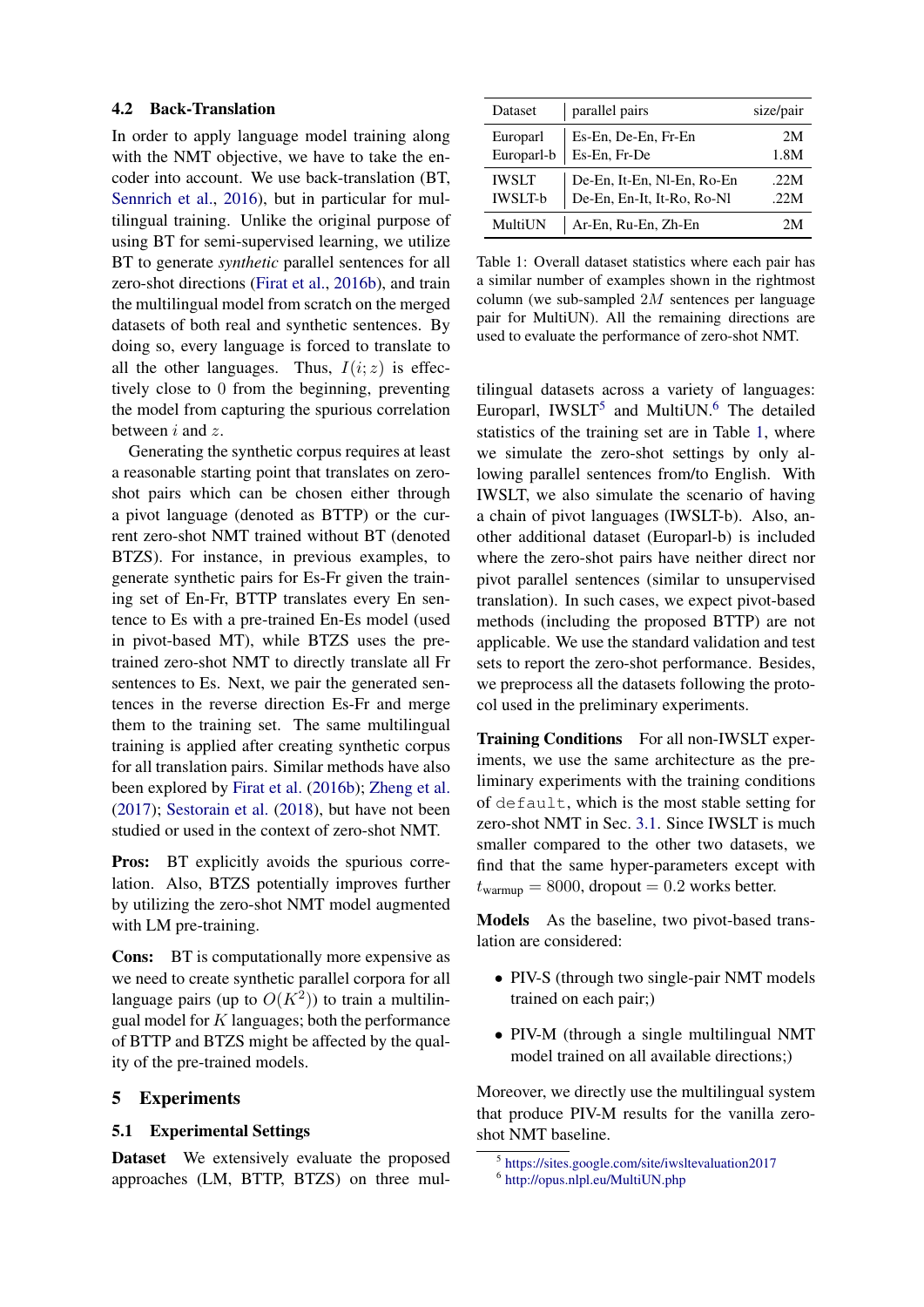As described in Sec. [4,](#page-3-3) both the LM pre-training and BT use the same datasets as that in MT training. By default, we take the checkpoint of 20, 000 steps LM pre-training to initialize the NMT model as our preliminary exploration implied that further increasing the pre-training steps would not be helpful for zero-shot NMT. For BTTP, we choose either PIV-S or PIV-M to generate the synthetic corpus based on the average BLEU scores on parallel data. On the other hand, we always select the best zero-shot model with LM pre-training for BTZS by assuming that pre-training consistently improves the translation quality of zero-shot NMT.

### 5.2 Model Selection for Zero-shot NMT

In principle, zero-shot translation assumes we cannot access any parallel resource for the zero-shot pairs during training, including cross-validation for selecting the best model. However, according to Fig. [1,](#page-2-1) the performance of zero-shot NMT tends to drop while the parallel directions are still improving which indicates that simply selecting the best model based on the validation set of parallel directions is sub-optimal for zero-shot pairs. In this work, we propose to select the best model by maximizing the likelihood over all available validation set  $\hat{D}^{i,j}$  of parallel directions together with a language model score from a fully trained language model  $\theta'$  (Eq. [\(4\)](#page-3-0)). That is,

$$
\sum_{\substack{(x^i,y^j)\in\hat{D}^{i,j} \\ (i,j)\in\mathcal{S}}} \left[ \mathcal{L}^j_\theta(x^i,y^j) + \sum_{\substack{(i,k)\notin\mathcal{S} \\ i\neq k}} \frac{\tilde{\mathcal{L}}^k_{\theta'}(\hat{y}^k)}{K - |\mathcal{S}|} \right], \tag{5}
$$

where  $\hat{y}^k$  is the greedy decoding output generated from the current model  $p(\cdot|x^i, \mathbf{k}; \theta)$  by forcing it to translate  $x^i$  to language  $k$  that has no parallel data with  $i$  during training. The first term measures the learning progress of machine translation, and the second term shows the level of degeneracy in zero-shot NMT. Therefore, when the spurious correlation between the input and decoded languages is wrongly captured by the model, the desired language model score will decrease accordingly.

# 5.3 Results and Analysis

Overall Performance Comparison We show the translation quality of zero-shot NMT on the three datasets in Table [2.](#page-6-0) All the results (including pivot-based approaches) are generated using beam-search with beam size  $= 4$  and length

<span id="page-5-0"></span>

Figure 4: Learning curves of the two proposed approaches (LM, BTZS) and the vanilla ZS on Europarl Fr→De with two conditions (default, large-bs). The red dashed line is the pivot-based baseline.

penalty  $\alpha = 0.6$  [\(Vaswani et al.,](#page-9-1) [2017\)](#page-9-1). Experimental results in Table [2](#page-6-0) demonstrate that both our proposed approaches achieve significant improvement in zero-shot translation for both directions in all the language pairs. Only with LM pretraining, the zero-shot NMT has already closed the gap between the performance and that of the strong pivot-based baseline for datasets. For pairs which are lexically more similar compared to the pivot language (e.g. Es-Fr v.s. En), ZS+LM achieved much better performance than its pivotbased counterpart. Depending on which languages we consider, zero-shot NMT with the help of BTTP & BTZS can achieve a significant improvement around  $4 \sim 22$  BLEU points compared to the naïve approach. For a fair comparison, we also re-implement the alignment method proposed by [Arivazhagan et al.](#page-8-6) [\(2018\)](#page-8-6) based on cosine distance and the results are shown as ZS+Align in Table. [2,](#page-6-0) which is on average 1.5 BLEU points lower than our proposed ZS+LM approach indicating that our approaches might fix the degeneracy issue better.

As a reference of upper bound, we also include the results with a fully supervised setting, where all the language pairs are provided for training. Table [2](#page-6-0) shows that the proposed BTTP & BTZS are competitive and even very close to this upper bound, and BTZS is often slightly better than BTTP across different languages.

No Pivots We conduct experiments on the setting without available pivot languages. Shown in Table [2\(](#page-6-0)b), our training sets only contain Es-En and De-Fr. Then if we want to translate from De to Fr, pivot-based methods will not work. However, we can still perform zero-shot NMT by simply training a multilingual model on the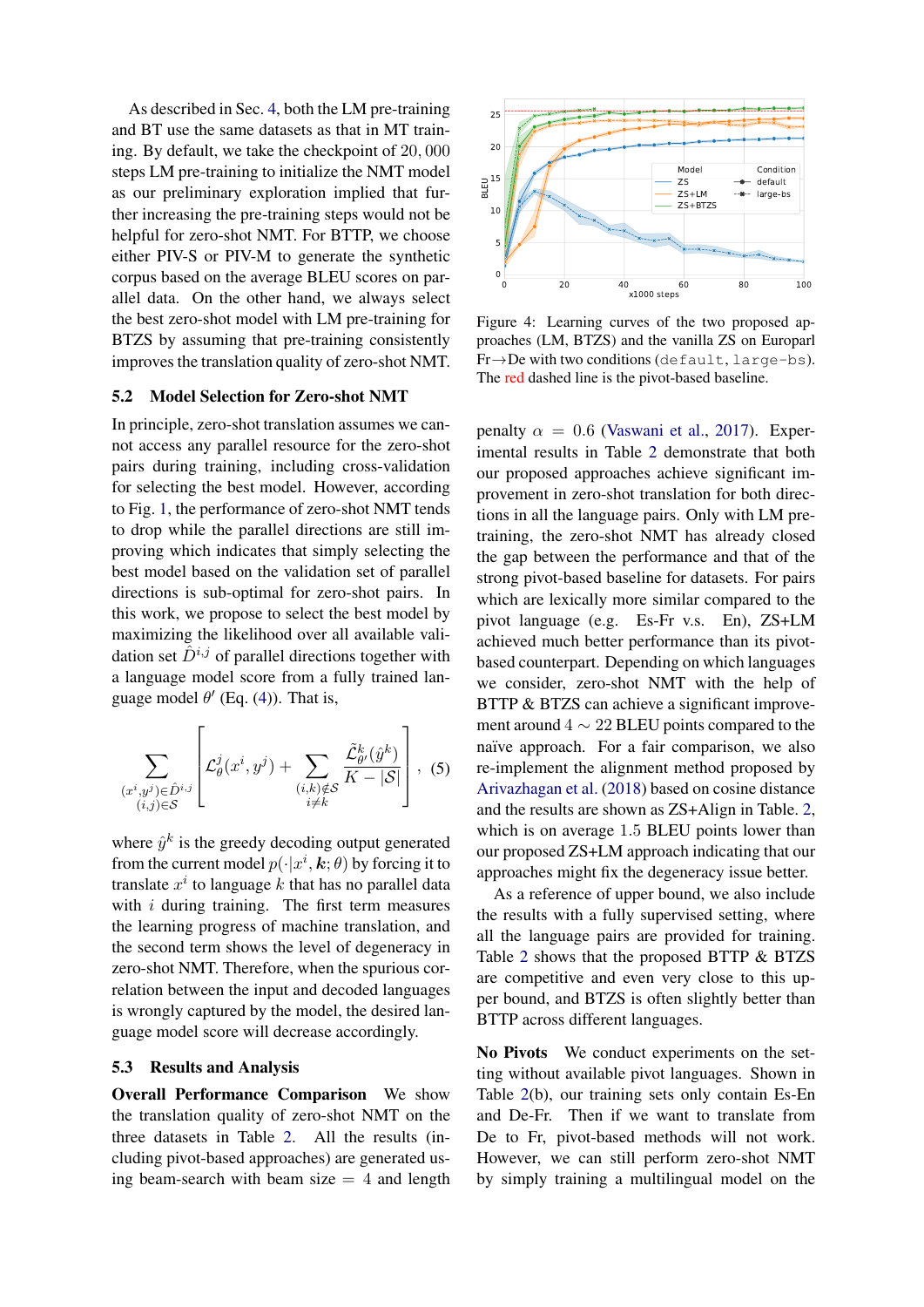<span id="page-6-0"></span>

| Europarl          | (a) De, Es, Fr $\leftrightarrow$ En<br>(b) Es $\leftrightarrow$ En, Fr $\leftrightarrow$ De |                                                                                            |               |                        |               |                                         |               |                        |                  |                                     |                    |                        |                        |                 |  |
|-------------------|---------------------------------------------------------------------------------------------|--------------------------------------------------------------------------------------------|---------------|------------------------|---------------|-----------------------------------------|---------------|------------------------|------------------|-------------------------------------|--------------------|------------------------|------------------------|-----------------|--|
| Model             |                                                                                             | De-Es                                                                                      |               | De-Fr                  |               |                                         | $Es-Fr$       |                        | Zero<br>Parallel |                                     | Es-Fr              |                        | De-En                  |                 |  |
|                   |                                                                                             | $\leftarrow$                                                                               | $\rightarrow$ | $\leftarrow$           | $\rightarrow$ | $\leftarrow$                            | $\rightarrow$ | Avg                    |                  | Avg                                 | $\leftarrow$       | $\rightarrow$          | $\leftarrow$           | $\rightarrow$   |  |
| PIV-S             |                                                                                             | 26.2                                                                                       | 31.2          | 25.9                   | 32.2          | 35.7                                    | 38.0          | 31.5                   |                  | 35.0                                |                    |                        | $-$ not applicable $-$ |                 |  |
| PIV-M             |                                                                                             | 26.2                                                                                       | 31.1          | 25.2<br>31.5           |               | 35.4                                    | 37.1          | 31.1                   |                  | 34.4                                | - not applicable - |                        |                        |                 |  |
| <b>ZS</b>         |                                                                                             | 22.1                                                                                       | 30.2          | 21.7                   | 29.6          | 36.2                                    | 36.7          | 29.4                   |                  | 34.4                                | 29.5               | 27.5                   | 14.3                   | 23.7            |  |
| $ZS+align$ (2018) |                                                                                             | 24.7                                                                                       | 31.4          | 23.8                   | 31.0          | 37.3                                    | 38.5          | 31.1                   |                  | 34.5                                |                    |                        |                        |                 |  |
| $ZS+LM$           |                                                                                             | 25.9                                                                                       | 32.8          | 25.5                   | 32.3          | 39.3                                    | 40.0          | 32.6                   |                  | 34.6                                | 34.9               | 37.1                   | 21.5                   | 30.0            |  |
| ZS+BTTP           |                                                                                             | 27.1                                                                                       | 33.0          | 26.4                   | 33.0          | 39.1                                    | 40.0          | 33.1                   |                  | 33.9                                |                    |                        | $-$ not applicable $-$ |                 |  |
| ZS+BTZS           |                                                                                             | 26.7                                                                                       | 33.2          | 25.9                   | 33.1          | 40.0                                    | 41.4          | 33.4                   |                  | 34.7                                | 39.7               | 40.5                   | 25.1                   | 30.6            |  |
| Full              |                                                                                             | 28.5                                                                                       | 34.1          | 27.9                   | 34.2          | 40.0                                    | 42.0          | 34.4                   |                  | 34.8                                | 40.0               | 42.0                   | 27.0                   | 33.4            |  |
| <b>IWSLT</b>      |                                                                                             |                                                                                            |               |                        |               | (c) De, It, Nl, Ro $\leftrightarrow$ En |               |                        |                  |                                     |                    |                        |                        |                 |  |
| Model             |                                                                                             | De-Nl<br>De-It                                                                             |               |                        | De-Ro         |                                         |               | It-Nl                  |                  | It-Ro<br>Nl-Ro                      |                    |                        | Zero                   | Parallel        |  |
|                   | $\leftarrow$                                                                                | $\rightarrow$                                                                              | $\leftarrow$  | $\rightarrow$          | $\leftarrow$  | $\rightarrow$                           | $\leftarrow$  | $\rightarrow$          | $\leftarrow$     | $\rightarrow$                       | $\leftarrow$       | $\rightarrow$          | Avg                    | Avg             |  |
| PIV-S             | 16.7                                                                                        | 16.3                                                                                       | 19.1          | 17.7                   | 17.5          | 15.0                                    | 18.4          | 18.6                   | 18.8             | 17.2                                | 18.3               | 17.0                   | 17.6                   | 29.8            |  |
| PIV-M             | 21.4                                                                                        | 21.6                                                                                       | 24.0          | 23.7                   | 22.3          | 20.0                                    | 22.7          | 22.4                   | 23.6             | 21.3                                | 23.0               | 21.1                   | 22.3                   | 35.0            |  |
| <b>ZS</b>         | 14.8                                                                                        | 17.2                                                                                       | 16.7          | 17.8                   | 14.9          | 16.6                                    | 18.4          | 16.1                   | 19.7             | 17.8                                | 16.2               | 17.5                   | 17.0                   | 35.0            |  |
| ZS+LM             | 21.3                                                                                        | 20.9                                                                                       | 24.7          | 24.1                   | 22.3          | 19.8                                    | 22.2          | 22.3                   | 23.2             | 22.1                                | 23.0               | 21.6                   | 22.3                   | 34.9            |  |
| ZS+BTTP           | 23.3                                                                                        | 23.3                                                                                       | 26.5          | 25.8                   | 23.9          | 22.1                                    | 24.6          | 24.3                   | 25.9             | 23.7                                | 24.7               | 23.7                   | 24.3                   | 35.2            |  |
| ZS+BTZS           | 22.6                                                                                        | 23.3                                                                                       | 27.2          | 26.5                   | 23.6          | 21.8                                    | 24.3          | 24.0                   | 25.7             | 23.6                                | 25.4               | 23.3                   | 24.3                   | 35.5            |  |
| Full              | 23.9                                                                                        | 23.9                                                                                       | 27.0          | 26.1                   | 24.8          | 22.7                                    | 25.6          | 24.6                   | 25.9             | 24.2                                | 25.1               | 23.9                   | 24.8                   | 35.7            |  |
| <b>IWSLT</b>      |                                                                                             |                                                                                            |               |                        |               | MultiUN                                 |               |                        |                  | (e) Ar, Ru, $Zh \leftrightarrow En$ |                    |                        |                        |                 |  |
|                   |                                                                                             | (d) De $\leftrightarrow$ En $\leftrightarrow$ It $\leftrightarrow$ Ro $\leftrightarrow$ Nl |               |                        |               |                                         |               |                        |                  |                                     |                    |                        |                        |                 |  |
| Model             | $\leftarrow$                                                                                | De-It<br>$\rightarrow$                                                                     | $\leftarrow$  | De-Nl<br>$\rightarrow$ |               | Model                                   | $\leftarrow$  | Ar-Ru<br>$\rightarrow$ | $\leftarrow$     | Ar-Zh<br>$\rightarrow$              | $\leftarrow$       | Ru-Zh<br>$\rightarrow$ | Zero<br>Avg            | Parallel<br>Avg |  |
| PIV-S             | 16.7                                                                                        | 16.3                                                                                       | $\equiv$      | $\qquad \qquad -$      |               | PIV-S                                   | 31.4          | 33.5                   | 31.2             | 50.4                                | 31.2               | 48.0                   | 37.6                   | 48.4            |  |
| PIV-M             | 22.7                                                                                        | 22.0                                                                                       | 18.8          | 18.3                   |               | PIV-M                                   | 28.4          | 29.9                   | 27.7             | 45.7                                | 27.2               | 44.2                   | 33.8                   | 44.5            |  |
| <b>ZS</b>         | 21.3                                                                                        | 21.0                                                                                       | 23.9          | 24.0                   | <b>ZS</b>     |                                         | 15.6          | 12.7                   | 16.7             | 17.0                                | 12.8               | 14.9                   | 15.0                   | 44.5            |  |
| ZS+LM             | 22.2                                                                                        | 22.2                                                                                       | 25.0          | 24.6                   |               | ZS+LM                                   | 28.0          | 21.5                   | 27.3             | 43.8                                | 19.9               | 43.3                   | 30.6                   | 45.8            |  |
| ZS+BTTP           | $\qquad \qquad -$                                                                           |                                                                                            |               |                        |               | ZS+BTTP                                 | 31.0          | 31.7                   | 30.1             | 48.2                                | 29.9               | 46.4                   | 36.2                   | 45.7            |  |
| ZS+BTZS           | 22.9                                                                                        | 22.9                                                                                       | 26.8          | 26.2                   |               | $ZS + BTZS$                             | 31.4          | 33.1                   | 31.1             | 49.4                                | 30.8               | 46.8                   | 37.1                   | 47.4            |  |
| Full              | 23.9                                                                                        | 23.9                                                                                       | 27.0          | 26.1                   |               | Full                                    | 31.7          | 32.5                   | 30.8             | 49.1                                | 29.5               | 47.2                   | 36.8                   | 45.6            |  |

Table 2: Overall BLEU scores including parallel and zero-shot directions on the test sets of three multilingual datasets. In (a) (c) (e), En is used as the pivot-language; no language is available as the pivot for (b); we also present partial results in (d) where a chain of pivot languages are used. For all columns, the highest two scores are marked in bold for all models except for the fully-supervised "upper bound".

merged dataset. As shown in Table [2\(](#page-6-0)a) and (b), although the setting of no pivot pairs performs slightly worse than that with pivot languages, both our approaches (LM, BTZS) substantially improve the vanilla model and achieve competitive performance compared to the fully supervised setting.

A Chain of Pivots We analyze the case where two languages are connected by a chain of pivot languages. As shown in Table [1\(](#page-4-2)IWSLT-b), we used IWSLT which contains pairs for De-En, En-It, It-Ro, Ro-Nl. If we translate from De to Nl with pivot-based translation, pivoting from a chain of languages (De-En-It-Ro-Nl) is required, which suffers from computational inefficiency and error

accumulation. In such cases, however, zero-shot NMT is able to directly translate between any two languages. Table [2\(](#page-6-0)d) shows that the performance of pivot-based methods dramatically degrades as the length of the chain increases, while ZS does not have this degradation and still achieves large gains compared to the pivot-based translation.

Robustness Analysis From Fig. [4,](#page-5-0) we show the learning curves of zero-shot NMT with and without our proposed methods. Both the models with LM pre-training and BTZS show robustness in two conditions and achieve competitive and even better results than the pivot-based translation, while the vanilla model is unstable and completely fails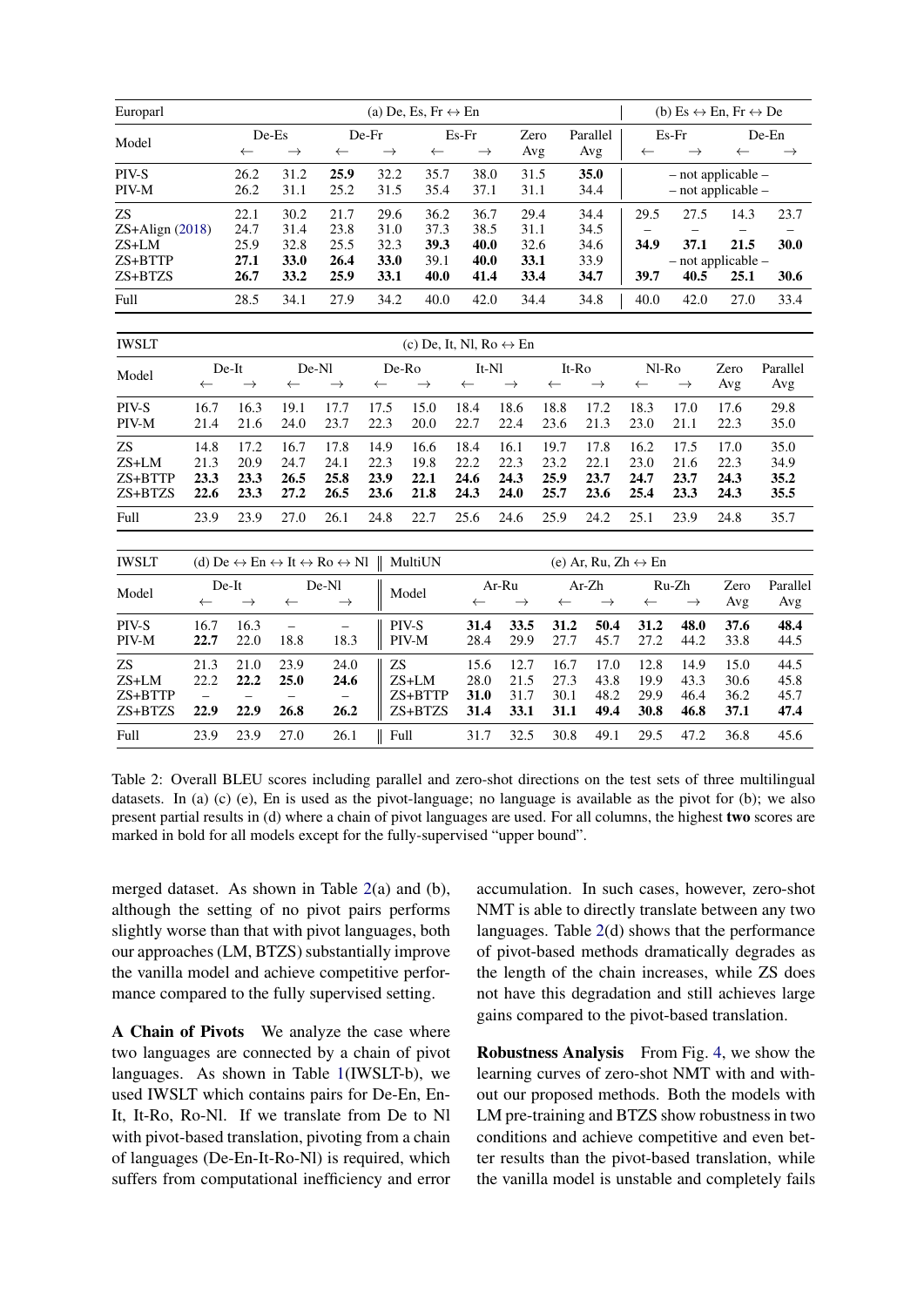<span id="page-7-0"></span>

Figure 5: Zero-shot translation performance on Ru  $\rightarrow$  Zh from MultiUN dataset. (†) An example randomly selected from the validation set, is translated by both the vanilla zero-shot NMT and that with LM pre-training at four checkpoints. Translation in an incorrect language (English) is marked in pink color.  $(\leftarrow)$  We showed the two learning curves for the averaged zero-shot BLEU scores on validation set of Multi-UN with the corresponded checkpoints marked.

after a small number of iterations on large-bs.

Case Study We also show a randomly selected example for  $Ru \rightarrow Zh$  from the validation set of MultiUN dataset in Fig. [5.](#page-7-0) We can see that at the beginning, the output sentence of ZS+LM is fluent while ZS learns translation faster than ZS+LM. Then, En tokens starts to appear in the output sentence of ZS, and it totally shifts to En eventually.

# 6 Related Works

Zero-shot Neural Machine Translation Zeroshot NMT has received increasingly more interest in recent years. [Platanios et al.](#page-9-11) [\(2018\)](#page-9-11) introduced the contextual parameter generator, which generated the parameters of the system and performed zero-shot translation. [Arivazhagan et al.](#page-8-6) [\(2018\)](#page-8-6) conjectured the solution towards the degeneracy in zero-shot NMT was to guide an NMT encoder to learn language agnostic representations. [Sestorain](#page-9-5) [et al.](#page-9-5) [\(2018\)](#page-9-5) combined dual learning to improve zero-shot NMT. However, unlike our work, none of these prior works performed quantitative investigation of the underlying cause.

Zero Resource Translation This work is also closely related to *zero-resource translation* which is a general task to translate between languages without parallel resources. Possible solutions include *pivot-based* translation, *multilingual* or *unsupervised* NMT. For instance, there have been attempts to train a single-pair model with a pivotlanguage [\(Cheng et al.,](#page-8-7) [2016;](#page-8-7) [Chen et al.,](#page-8-4) [2017\)](#page-8-4) or a pivot-image [\(Lee et al.,](#page-9-12) [2017;](#page-9-12) [Chen et al.,](#page-8-13) [2018\)](#page-8-13).

Unsupervised Translation Unlike the focus of this work, unsupervised translation usually refers to a zero-resource problem where many monolingual corpora are available. [Lample et al.](#page-9-3) [\(2018a\)](#page-9-3); [Artetxe et al.](#page-8-14) [\(2018\)](#page-8-14) proposed to enforce a shared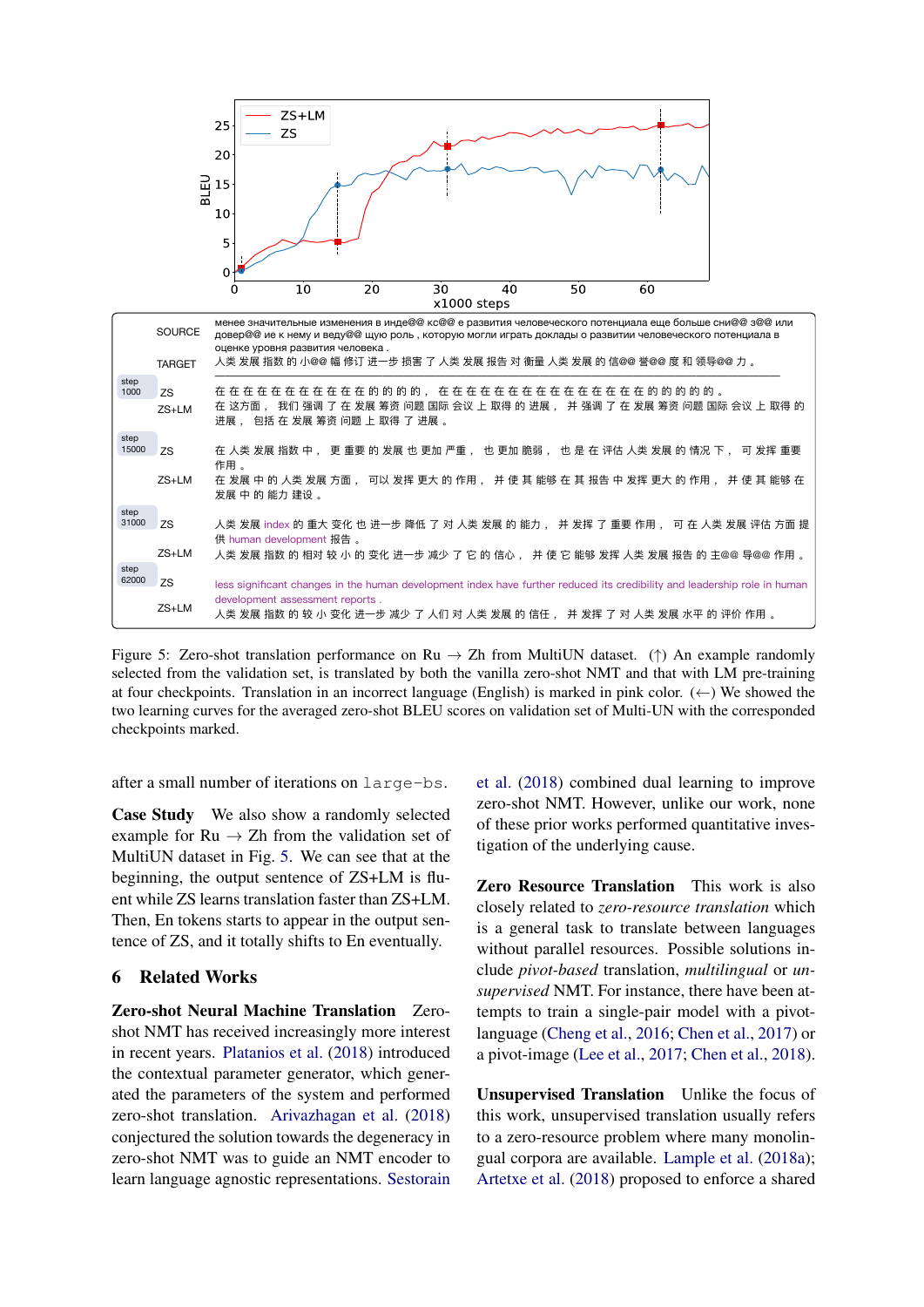latent space to improve unsupervised translation quality which was shown not necessary by [Lample](#page-9-4) [et al.](#page-9-4) [\(2018b\)](#page-9-4) in which a more effective initialization method for related languages was proposed.

Neural Machine Translation Pre-training As a standard transfer learning approach, pre-training significantly improves the translation quality of low resource languages by fine-tuning the parameters trained on high-resource languages [\(Zoph](#page-9-13) [et al.,](#page-9-13) [2016;](#page-9-13) [Gu et al.,](#page-8-10) [2018c;](#page-8-10) [Lample and Con](#page-9-14)[neau,](#page-9-14) [2019\)](#page-9-14). Our proposed LM pre-training can also be included in the same scope while following a different motivation.

# 7 Conclusion

In this paper, we analyzed the issue of zero-shot translation quantitatively and successfully close the gap of the performance of between zero-shot translation and pivot-based zero-resource translation. We proposed two simple and effective strategies for zero-shot translation. Experiments on the Europarl, IWSLT and MultiUN corpora show that our proposed methods significantly improve the vanilla zero-shot NMT and consistently outperform the pivot-based methods.

### Acknowledgement

This research was supported in part by the Facebook Low Resource Neural Machine Translation Award. This work was also partly supported by Samsung Advanced Institute of Technology (Next Generation Deep Learning: from pattern recognition to AI) and Samsung Electronics (Improving Deep Learning using Latent Structure). KC thanks support by eBay, TenCent, NVIDIA and CIFAR.

### References

- <span id="page-8-6"></span>Naveen Arivazhagan, Ankur Bapna, Orhan Firat, Roee Aharoni, Melvin Johnson, and Wolfgang Macherey. 2018. The missing ingredient in zero-shot neural machine translation.
- <span id="page-8-14"></span>Mikel Artetxe, Gorka Labaka, Eneko Agirre, and Kyunghyun Cho. 2018. Unsupervised neural machine translation. In *Proceedings of International Conference on Learning Representations (ICLR)*, Vancouver, Canada.
- <span id="page-8-0"></span>Dzmitry Bahdanau, Kyunghyun Cho, and Yoshua Bengio. 2014. Neural machine translation by jointly learning to align and translate. *arXiv preprint arXiv:1409.0473*.
- <span id="page-8-4"></span>Yun Chen, Yang Liu, Yong Cheng, and Victor OK Li. 2017. A teacher-student framework for zeroresource neural machine translation. *arXiv preprint arXiv:1705.00753*.
- <span id="page-8-13"></span>Yun Chen, Yang Liu, and Victor OK Li. 2018. Zeroresource neural machine translation with multiagent communication game. *arXiv preprint arXiv:1802.03116*.
- <span id="page-8-7"></span>Yong Cheng, Yang Liu, Qian Yang, Maosong Sun, and Wei Xu. 2016. Neural machine translation with pivot languages. *arXiv preprint arXiv:1611.04928*.
- <span id="page-8-8"></span>Kyunghyun Cho, Bart van Merrienboer, Dzmitry Bah- ¨ danau, and Yoshua Bengio. 2014. On the properties of neural machine translation: Encoder–Decoder approaches. In *Eighth Workshop on Syntax, Semantics and Structure in Statistical Translation*.
- <span id="page-8-1"></span>Orhan Firat, Kyunghyun Cho, and Yoshua Bengio. 2016a. Multi-way, multilingual neural machine translation with a shared attention mechanism. In *NAACL*.
- <span id="page-8-3"></span>Orhan Firat, Baskaran Sankaran, Yaser Al-Onaizan, Fatos T Yarman Vural, and Kyunghyun Cho. 2016b. Zero-resource translation with multi-lingual neural machine translation. In *EMNLP*.
- <span id="page-8-9"></span>Jonas Gehring, Michael Auli, David Grangier, Denis Yarats, and Yann Dauphin. 2017. Convolutional sequence to sequence learning. In *Proceedings of International Conference on Machine Learning (ICML)*.
- <span id="page-8-11"></span>Xavier Glorot and Yoshua Bengio. 2010. Understanding the difficulty of training deep feedforward neural networks. In *Proceedings of the thirteenth international conference on artificial intelligence and statistics*, pages 249–256.
- <span id="page-8-12"></span>Jiatao Gu, James Bradbury, Caiming Xiong, Victor O. K. Li, and Richard Socher. 2018a. Nonautoregressive neural machine translation. *ICLR*.
- <span id="page-8-2"></span>Jiatao Gu, Hany Hassan, Jacob Devlin, and Victor OK Li. 2018b. Universal neural machine translation for extremely low resource languages. *arXiv preprint arXiv:1802.05368*.
- <span id="page-8-10"></span>Jiatao Gu, Yong Wang, Yun Chen, Kyunghyun Cho, and Victor OK Li. 2018c. Meta-learning for lowresource neural machine translation. *arXiv preprint arXiv:1808.08437*.
- <span id="page-8-5"></span>Melvin Johnson, Mike Schuster, Quoc V. Le, Maxim Krikun, Yonghui Wu, Zhifeng Chen, Nikhil Thorat, Fernanda Viegas, Martin Wattenberg, Greg Corrado, ´ Macduff Hughes, and Jeffrey Dean. 2017. Google's multilingual neural machine translation system: Enabling zero-shot translation. *Transactions of the Association for Computational Linguistics*, 5:339–351.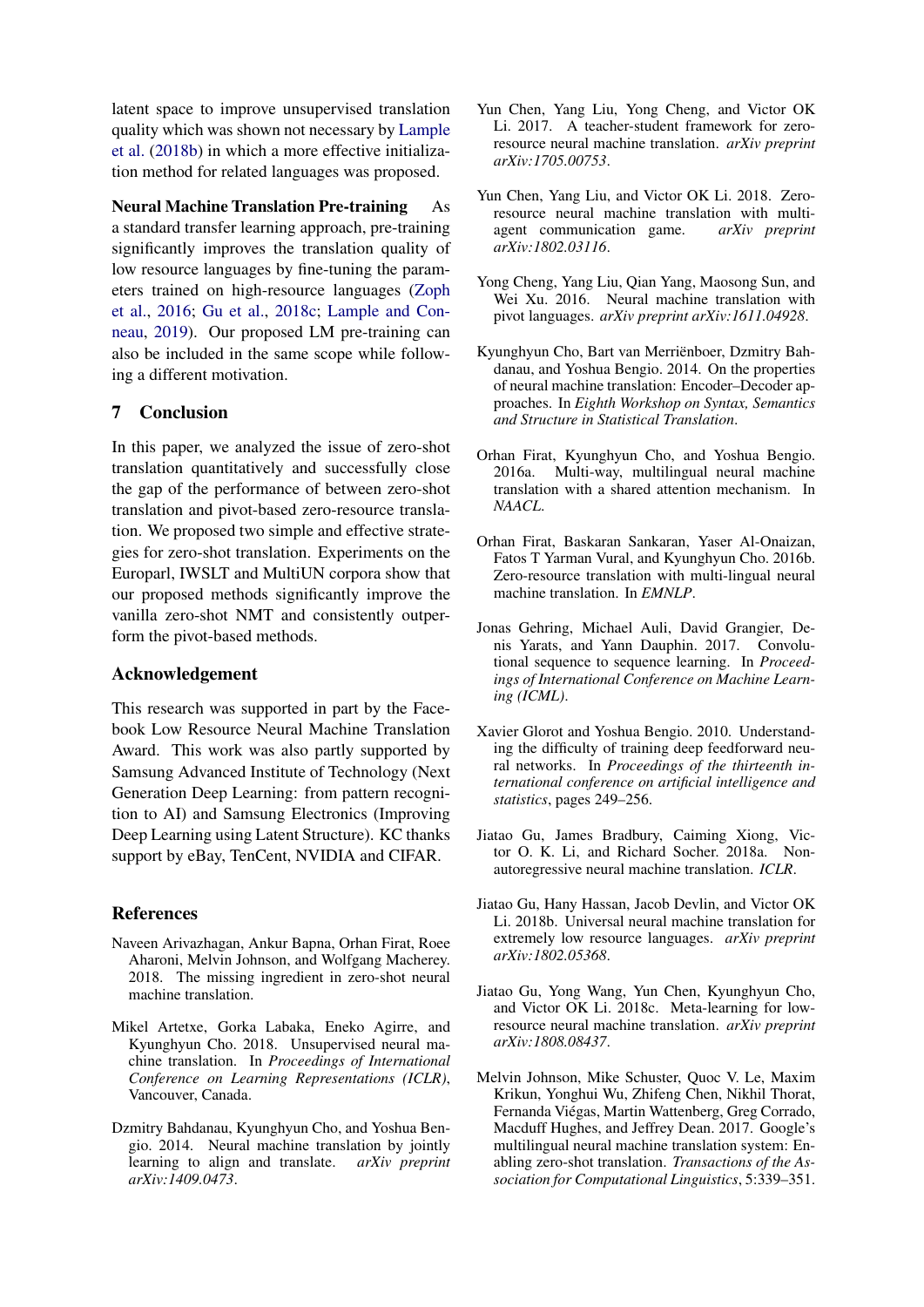- <span id="page-9-2"></span>Philipp Koehn, Franz Josef Och, and Daniel Marcu. 2003. Statistical phrase-based translation. In *Proceedings of the 2003 Conference of the North American Chapter of the Association for Computational Linguistics on Human Language Technology-Volume 1*, pages 48–54. Association for Computational Linguistics.
- <span id="page-9-14"></span>Guillaume Lample and Alexis Conneau. 2019. Crosslingual language model pretraining. *arXiv preprint arXiv:1901.07291*.
- <span id="page-9-3"></span>Guillaume Lample, Ludovic Denoyer, and Marc'Aurelio Ranzato. 2018a. Unsupervised machine translation using monolingual corpora only. In *Proceedings of International Conference on Learning Representations (ICLR)*, Vancouver, Canada.
- <span id="page-9-4"></span>Guillaume Lample, Myle Ott, Alexis Conneau, Ludovic Denoyer, and Marc'Aurelio Ranzato. 2018b. [Phrase-based & neural unsupervised machine trans](http://aclweb.org/anthology/D18-1549)[lation.](http://aclweb.org/anthology/D18-1549) In *Proceedings of the 2018 Conference on Empirical Methods in Natural Language Processing*, pages 5039–5049. Association for Computational Linguistics.
- <span id="page-9-7"></span>Jason Lee, Kyunghyun Cho, and Thomas Hofmann. 2016. Fully character-level neural machine translation without explicit segmentation. *arXiv preprint arXiv:1610.03017*.
- <span id="page-9-12"></span>Jason Lee, Kyunghyun Cho, Jason Weston, and Douwe Kiela. 2017. Emergent translation in multi-agent communication. *arXiv preprint arXiv:1710.06922*.
- <span id="page-9-8"></span>Marco Lui and Timothy Baldwin. 2012. langid. py: An off-the-shelf language identification tool. In *Proceedings of the ACL 2012 system demonstrations*, pages 25–30. Association for Computational Linguistics.
- <span id="page-9-11"></span>Emmanouil Antonios Platanios, Mrinmaya Sachan, Graham Neubig, and Tom Mitchell. 2018. [Contex](http://aclweb.org/anthology/D18-1039)[tual parameter generation for universal neural ma](http://aclweb.org/anthology/D18-1039)[chine translation.](http://aclweb.org/anthology/D18-1039) In *Proceedings of the 2018 Conference on Empirical Methods in Natural Language Processing*, pages 425–435. Association for Computational Linguistics.
- <span id="page-9-9"></span>Rico Sennrich, Barry Haddow, and Alexandra Birch. 2016. Edinburgh neural machine translation systems for wmt 16. *arXiv preprint arXiv:1606.02891*.
- <span id="page-9-5"></span>Lierni Sestorain, Massimiliano Ciaramita, Christian Buck, and Thomas Hofmann. 2018. Zeroshot dual machine translation. *arXiv preprint arXiv:1805.10338*.
- <span id="page-9-0"></span>Ilya Sutskever, Oriol Vinyals, and Quoc V Le. 2014. Sequence to sequence learning with neural networks. *NIPS*.
- <span id="page-9-6"></span>Masao Utiyama and Hitoshi Isahara. 2007. A comparison of pivot methods for phrase-based statistical

machine translation. In *Human Language Technology Conference of the North American Chapter of the Association of Computational Linguistics*, pages 484–491.

- <span id="page-9-1"></span>Ashish Vaswani, Noam Shazeer, Niki Parmar, Jakob Uszkoreit, Llion Jones, Aidan N. Gomez, Lukasz Kaiser, and Illia Polosukhin. 2017. Attention is all you need. In *Proceedings of the Annual Conference on Neural Information Processing Systems (NIPS)*.
- <span id="page-9-10"></span>Hao Zheng, Yong Cheng, and Yang Liu. 2017. Maximum expected likelihood estimation for zeroresource neural machine translation. *IJCAI*.
- <span id="page-9-13"></span>Barret Zoph, Deniz Yuret, Jonathan May, and Kevin Knight. 2016. Transfer learning for low-resource neural machine translation. In *Proceedings of the 2016 Conference on Empirical Methods in Natural Language Processing*, pages 1568–1575. Association for Computational Linguistics.

# A Additional Experiments

# A.1 Trade-off between decoding speed and translation quality

In Table. [3,](#page-9-15) we empirically tested the decoding speed by using either pivot-based methods or zeroshot NMT. The overhead of switching models in pivot-based translation has been ignored. All the speed are measured as "ms/sentence" and tested in parallel on 8 V100 GPUs using beam-search with a beam size 4.

<span id="page-9-15"></span>

| Model          | <b>BLEU</b> | Speed |
|----------------|-------------|-------|
| PIV-S (greedy) | 31.1        | 8.3   |
| PIV-M (greedy) | 30.6        | 8.3   |
| PIV-S          | 31.5        | 13.3  |
| PIV-M          | 31.1        | 13.3  |
| 7S             | 29.4        | 6.6   |
| $ZS+LM$        | 32.6        | 6.6   |
| ZS+BTTP        | 33.1        | 6.6   |
| ZS+BTZS        | 33.4        | 6.6   |

Table 3: Decoding speed and the translation quality (average BLEU scores) of the zero-shot pairs on Europarl dataset.

Vanilla zero-shot NMT is faster but performs worse than pivot-based methods. There exists a trade-off between the decoding speed and the translation quality where we also present a fast pivoting method where we found that using greedy-decoding for the pivot language only affects the translation quality by a small margin.